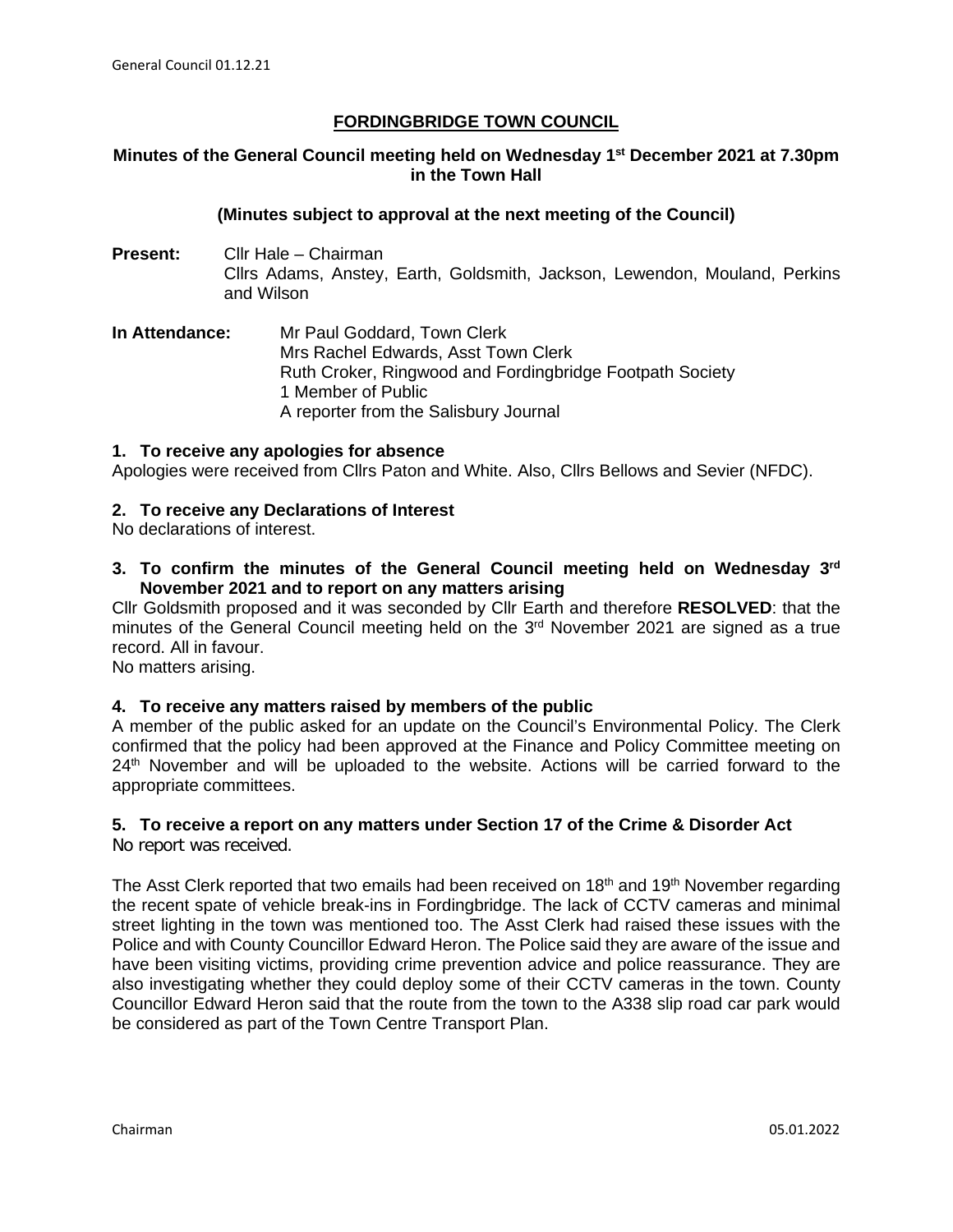# **6. To receive a report from the Town Mayor**

The Mayor reported that on Thursday 11th November he attended the Remembrance Service at Stuckton Road Cemetery, on Sunday 14th November he attended the Remembrance Services and Parade in the town and on Saturday 27th November he attended the Christmas Lights Switch On event. He said that it was excellent to see so many people at all of these events, and for the events to go ahead as these did in previous years. The Mayor thanked the Councillors and Council staff who helped to arrange the Lights Switch On, and made the event such a success.

# **7. To receive a report from the County Councillor**

No report received.

## **8. To receive a report from the District Councillors**

No report received.

Cllr Wilson was concerned that both NFDC Councillors were currently unable to attend meetings and suggested that Fordingbridge Town Council needed interim support from NFDC. She also pointed out that both Cllr Sevier and Cllr Bellows sit on the NFDC Planning Committee and as such could have a conflict of interest in representing the views of FTC and local residents on the proposed housing developments. Cllr Wilson said that FTC is not able to lobby the District Councillors and gain their support because of this. Cllrs Jackson and Lewendon recommended asking Cllrs Sevier and Bellows about these matters directly, also Cllr Heron too.

### **9. To receive the following Committee meeting minutes and any recommendations to General Council contained therein.**

- Planning Committee 10th November 2021 received Cllr Lewendon
- Amenities Committee 17th November 2021 received Cllr Mouland
- General Purposes Committee 17th November 2021 received Cllr Wilson
- Finance and Policy Committee 24th November 2021 received Cllr Adams

# **10. Review of Council's membership of other bodies.**

- Society of Local Council Clerks (SLCC)
- Hampshire Association of Local Councils (HALC)
- New Forest Association of Local Councils (NFALC)
- Institute of Cemetery and Crematorium Management (ICCM)
- Hampshire Playing Fields Association
- Community First New Forest
- Go New Forest
- Rural Market Towns Group

The Clerk reported that membership of other bodies has historically been considered towards the end of the financial year. However, most memberships run for the calendar year rather than for the financial year and therefore this item should be considered at December's General Council meeting instead.

The Clerk reported that following the loss of funding from Hampshire County Council, the Executive Committee of the Hampshire Playing Fields Association unanimously agreed at their meeting in November 2019 to close the charity on 31 March 2020 subject to the satisfaction of all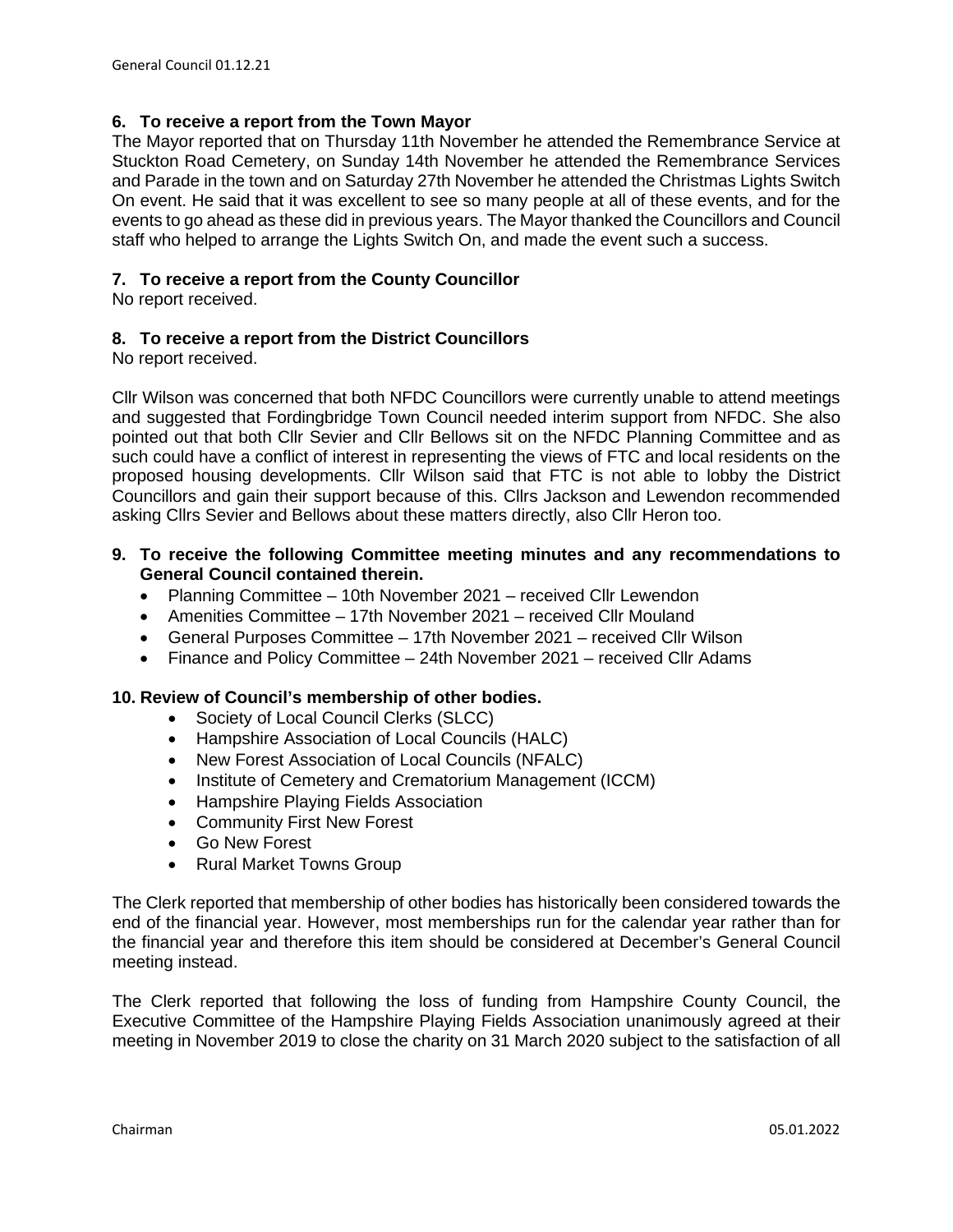liabilities and transfer all assets to Hampshire and Isle of Wight Community Foundation Charity (HIWCF)1100417. HIWCF can be contacted regarding all future grant applications.

Cllr Lewendon proposed and it was seconded by Cllr Perkins and therefore **RESOLVED**: to continue membership of all bodies, with the exception of the Hampshire Playing Fields Association. All in favour.

# **11. To consider Footways in Fordingbridge**

### **Lengthsman Funding**

The Clerk reported that at the HCC Full Council meeting on 4<sup>th</sup> November the Council had resolved to withdraw direct financing from the Lengthsman Scheme from the financial year 2023/24 onwards. No financial changes were proposed for the current (2021/22) or next (2022/23) financial years. The saving is programmed for 2023/24 to allow time for alternative funding and/or delivery models to be explored.

Appendix 3 containing the proposal can be found at [https://democracy.hants.gov.uk/documents/s85098/MTFS%20Appendix%203%20-](https://democracy.hants.gov.uk/documents/s85098/MTFS%20Appendix%203%20-%20SP23%20proposals.pdf) [%20SP23%20proposals.pdf](https://democracy.hants.gov.uk/documents/s85098/MTFS%20Appendix%203%20-%20SP23%20proposals.pdf) (Page 19, ref. ETE01)

The minutes of the Full Council meeting can be found at [https://democracy.hants.gov.uk/documents/g7737/Public%20minutes%2004th-Nov-](https://democracy.hants.gov.uk/documents/g7737/Public%20minutes%2004th-Nov-2021%2010.20%20County%20Council.pdf?T=11)[2021%2010.20%20County%20Council.pdf?T=11](https://democracy.hants.gov.uk/documents/g7737/Public%20minutes%2004th-Nov-2021%2010.20%20County%20Council.pdf?T=11) – item 44.

#### **Mill Court Parking**

The Clerk reported that vehicles are parked on the verges at Mill Court every night, blocking access to the pavements for both pedestrians and people in mobility scooters. This continues to be a problem even when the traffic officer issues tickets, with offenders returning to park in the same places. FTC asked HCC to put in place measures such as concrete posts or a crash barrier to put a stop to this dangerous parking and ongoing damage to the verges.

Hampshire Highways replied to say that they are not generally in favour of installing preventative measures to stop parking on pavements. Bollards never actually solve the problem as a whole, they merely move the issue further along the road and each bollard installed is a further maintenance burden on Hampshire Highways, not only in terms of the not insignificant installation cost (roughly £900-£1200 per bollard) but also the on-going maintenance costs when they inevitably get damaged. They said that, with all aspects of maintenance, remedial measures are prioritised with safety issues treated ahead of other concerns.

Cllr Wilson suggested introducing a by-law which would enable prosecution if damage was caused to a green space. Councillors thought that HCC would have no appetite for this and FTC should instead investigate the possibility of planting a tree on this space with a sturdy tree guard.

*Action: Clerk to ask HCC for permission to plant a tree on the grass verge at Mill Court. Action: Clerk to ask HCC Cllr Heron for numbers and details of parking tickets issued for on-road parking offences.*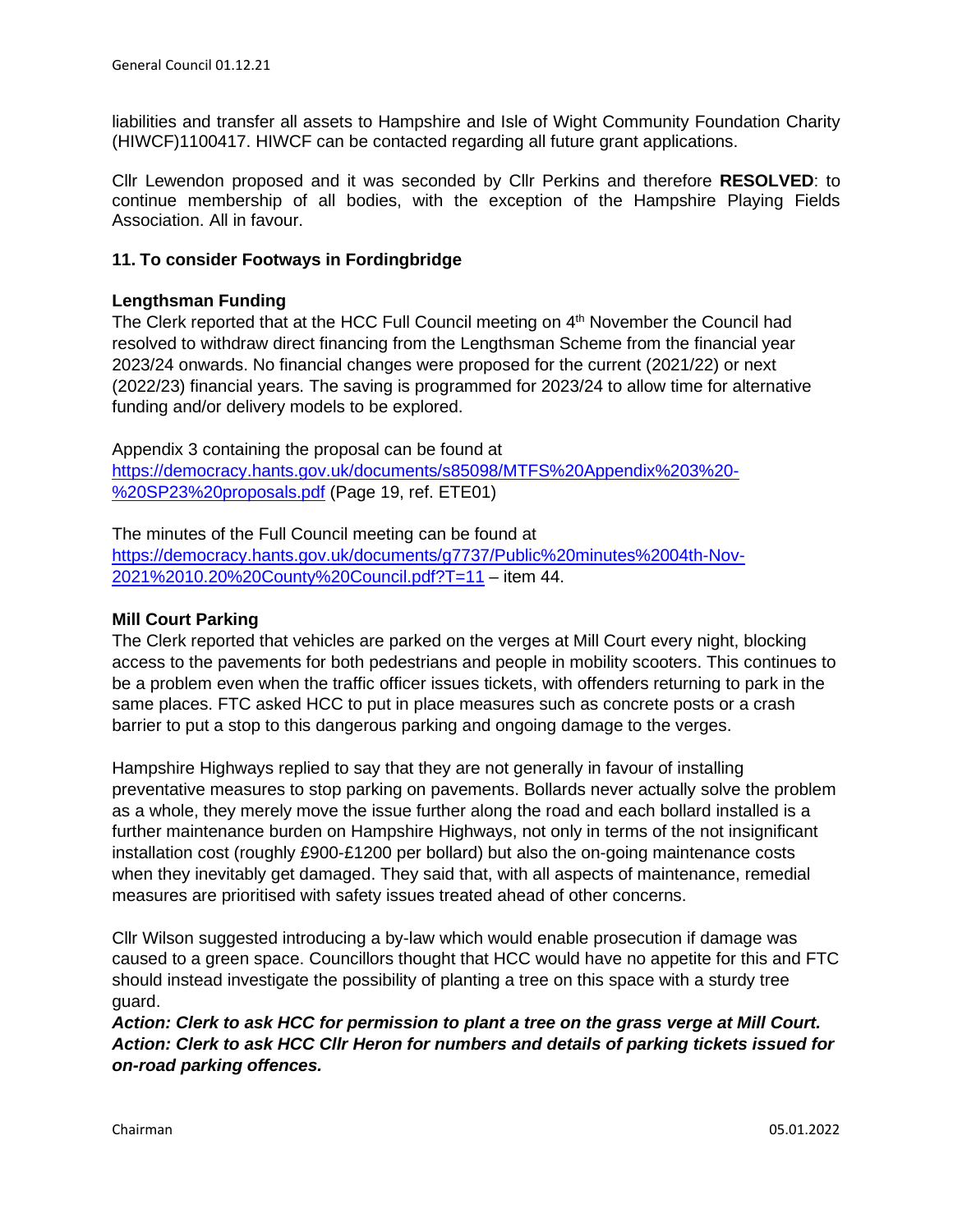# **12. To consider Highways in Fordingbridge**

• To consider a proposal for speed signs in Normandy Way

Further to the General council meeting held on  $9<sup>th</sup>$  June 2021, where members approved the proposal for the siting of speed limiter signs along Normandy Way, a request for £100 funding towards these signs has been made by the Normandy Way Residents' Association.

Members had previously asked whether cheaper signs from Ebay could be bought instead but were told that these wouldn't be suitable as they're not official signs.

Cllr Adams proposed and it was seconded by Cllr Mouland and therefore **RESOLVED**: that subject to confirmation of the necessary permissions being granted by SSE to approve the request for £100 funding towards the speed signs in Normandy Way.

Members agreed that this would be a pilot scheme and that a report would be requested from the Residents' Association afterwards.

## **13. To report on any Health & Safety issues**

Cllr Jackson said that with the size of the Town Hall and social distancing measures in place, it was often difficult to hear what was being said in meetings. He asked that an amplification system be considered.

Councillors discussed whether the installation of sound boards similar to those in Sandleheath Scout Hut would help.

#### *Action: Clerk to investigate sound panels*

### **14. To receive reports from representatives on Outside Bodies and meetings attended**

 $Clir$  Anstey attended a Community Preparedness event on  $9<sup>th</sup>$  November and a Greening Campaign Introduction for Parish and Town Councils on 25<sup>th</sup> November [http://www.greening](http://www.greening-campaign.org/)[campaign.org/](http://www.greening-campaign.org/) 

Cllr Jackson attended a presentation about Avon Valley Environmental Protection on 30<sup>th</sup> November.

#### **15. To note any items of correspondence**

NFDC would like to know what events local Councils will be organising to celebrate the Queen's Platinum Jubilee next year. Members agreed to be led by the Fordingbridge Events Group.

Information about ways to commemorate Holocaust Memorial Day on 27th January was received.

New Life Community Church have invited everyone to their Christmas Service on Sunday 12th December at 5.30pm at Burgate School.

#### **16. To receive a report from the Clerk or any other relevant business**

The Fordingbridge Town Council Christmas Afternoon Tea for older residents of the town and volunteers in the community will be held on Friday 3<sup>rd</sup> December from 2pm to 5pm in the Town Hall.

A collection of items for the Food Bank and the Salvation Army Christmas Present Appeal was made at the Christmas Lights Switch On event on 27<sup>th</sup> November. Members agreed to give further